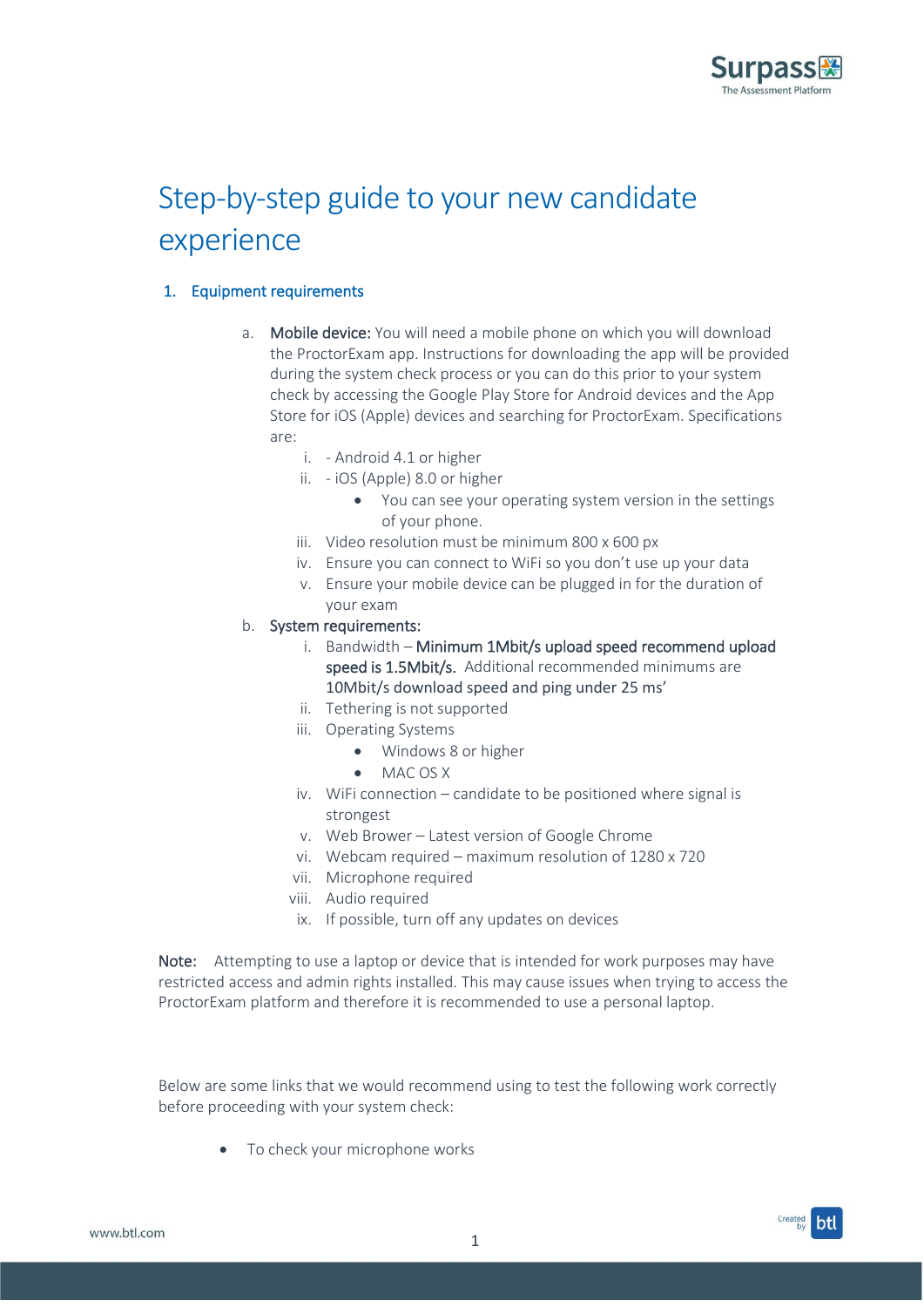

## <https://www.onlinemictest.com/>

• To check your webcam works <https://www.onlinemictest.com/webcam-test/>

If you do find that your webcam or microphone does not work, please see the below links that will assist in fixing this:

- To allow microphone and camera [https://support.google.com/chrome/answer/2693767?co=GENIE.Platform%3D](https://support.google.com/chrome/answer/2693767?co=GENIE.Platform%3DDesktop&hl=en) [Desktop&hl=en](https://support.google.com/chrome/answer/2693767?co=GENIE.Platform%3DDesktop&hl=en)
- To allow mic and camera on MAC <https://support.apple.com/en-gb/guide/mac-help/mchlf6d108da/mac>
- To allow webcam on Windows 10 [https://www.howtogeek.com/394677/fix-my-webcam-doesn%E2%80%99t](https://www.howtogeek.com/394677/fix-my-webcam-doesn%E2%80%99t-work-on-windows-10/)[work-on-windows-10/](https://www.howtogeek.com/394677/fix-my-webcam-doesn%E2%80%99t-work-on-windows-10/)

## 2. Specific restrictions

With the continual introduction of new hardware, there are some issues we are aware of which have settings that could potentially block access to the ProctorExam platform. Below are details on how to amend settings to allow access:

a. Lenovo

In order to allow enable webcam please click on this link: [https://success.highfive.com/hc/en-us/articles/360004684891-No-Video](https://eur03.safelinks.protection.outlook.com/?url=https%3A%2F%2Fsuccess.highfive.com%2Fhc%2Fen-us%2Farticles%2F360004684891-No-Video-from-Camera-on-Windows%23lenovo&data=02%7C01%7Csam.wray%40btl.com%7C6f1be82ed8614f654b4908d764548fb9%7C4115a386bece46a4aa88b0dd2bbe8c0d%7C1%7C0%7C637088186675786419&sdata=j%2FqaHObzXKwUzYEcBthys0Fy5oiJ8PEB6Go2biuolq4%3D&reserved=0)[from-Camera-on-Windows#lenovo](https://eur03.safelinks.protection.outlook.com/?url=https%3A%2F%2Fsuccess.highfive.com%2Fhc%2Fen-us%2Farticles%2F360004684891-No-Video-from-Camera-on-Windows%23lenovo&data=02%7C01%7Csam.wray%40btl.com%7C6f1be82ed8614f654b4908d764548fb9%7C4115a386bece46a4aa88b0dd2bbe8c0d%7C1%7C0%7C637088186675786419&sdata=j%2FqaHObzXKwUzYEcBthys0Fy5oiJ8PEB6Go2biuolq4%3D&reserved=0)

b. MacOS Catalina In order to grant access to folders permission to allow your webcam, microphone and screen sharing please click on this link : <https://nektony.com/duplicate-finder-free/folders-permission>

## 3. Registration

a. Once registered, an email for your system check and an email for your exam will be sent to you using the email address provided during registration. Please double check your junk email folder if nothing appears in your main inbox.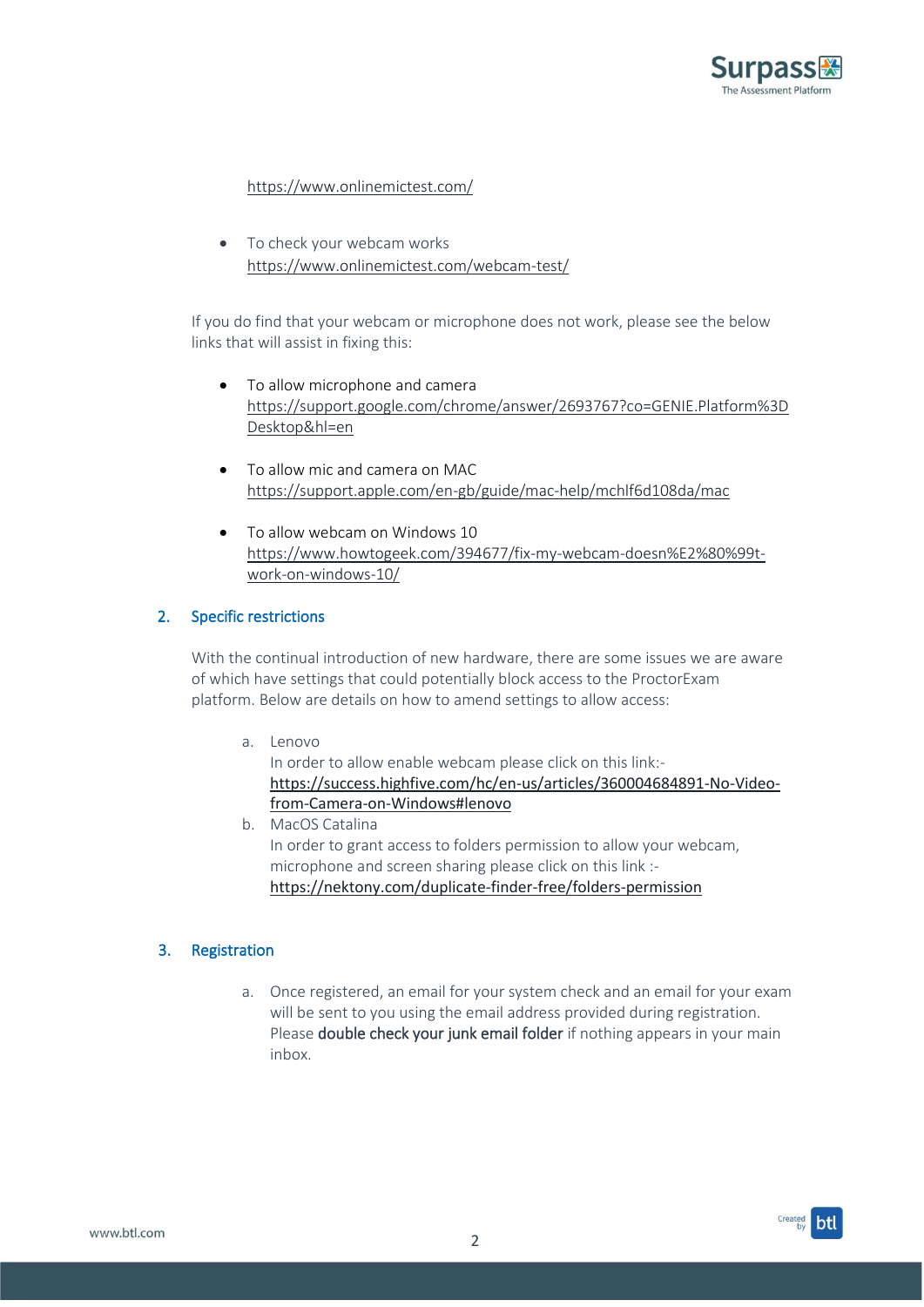

## 4. System check

Your system check email will contain instructions on how to perform a system check to ensure your PC is set up and ready to go. However, before you perform your system check, we strongly advise you do the following:

- a. Ensure you are using the latest version of Google Chrome. To check if you have the latest version of Google Chrome:
	- i. On your computer, open Chrome
	- ii. Click on the icon in the upper corner that looks like three dots
	- iii. Click on help
	- iv. Click on about google chrome which will then show your latest version and if up to date or not
		- To update Google Chrome:
	- v. Click on the icon in the upper corner that looks like three dots
	- vi. Click Update Google Chrome. If you don't see this button, you're on the latest version
	- vii. Click Relaunch
- b. Allow pop-ups for ProctorExam:
	- i. Type chrome://settings/content in to the address bar and press Enter
	- ii. Select Pop-ups from the Content Settings screen
	- iii. In 'Allow', click 'Add' and enter [https://surpass.proctorexam.com](https://surpass.proctorexam.com/)
	- iv. Close the Content Settings screen and refresh your browser to enable Flash
- c. Install ProctorExam extension/plugin within Chrome to allow screen sharing:
	- I. Click on the link [here](https://chrome.google.com/webstore/detail/proctorexam-screen-sharin/digojkgonhgmnohbapdfjllpnmjmdhpg) or type in
		- <https://chrome.google.com/webstore/category/extensions>
	- II. Search for ProctorExam
	- III. Click on 'add to chrome'
	- IV. Click on 'add extension'

Please ensure you run your system check as soon as possible to avoid any unwanted problems just before your exam. Once you click on the system check link, you'll be given simple instructions on how to complete the check.

## 5. Taking your exam

- a. Once your system check is completed, another email will be sent prior to your exam date – again, please check your junk email folder. This email contains the link to your exam.
- b. For the exam, you will need to use your mobile phone because this provides additional coverage of the test taking environment. As described above,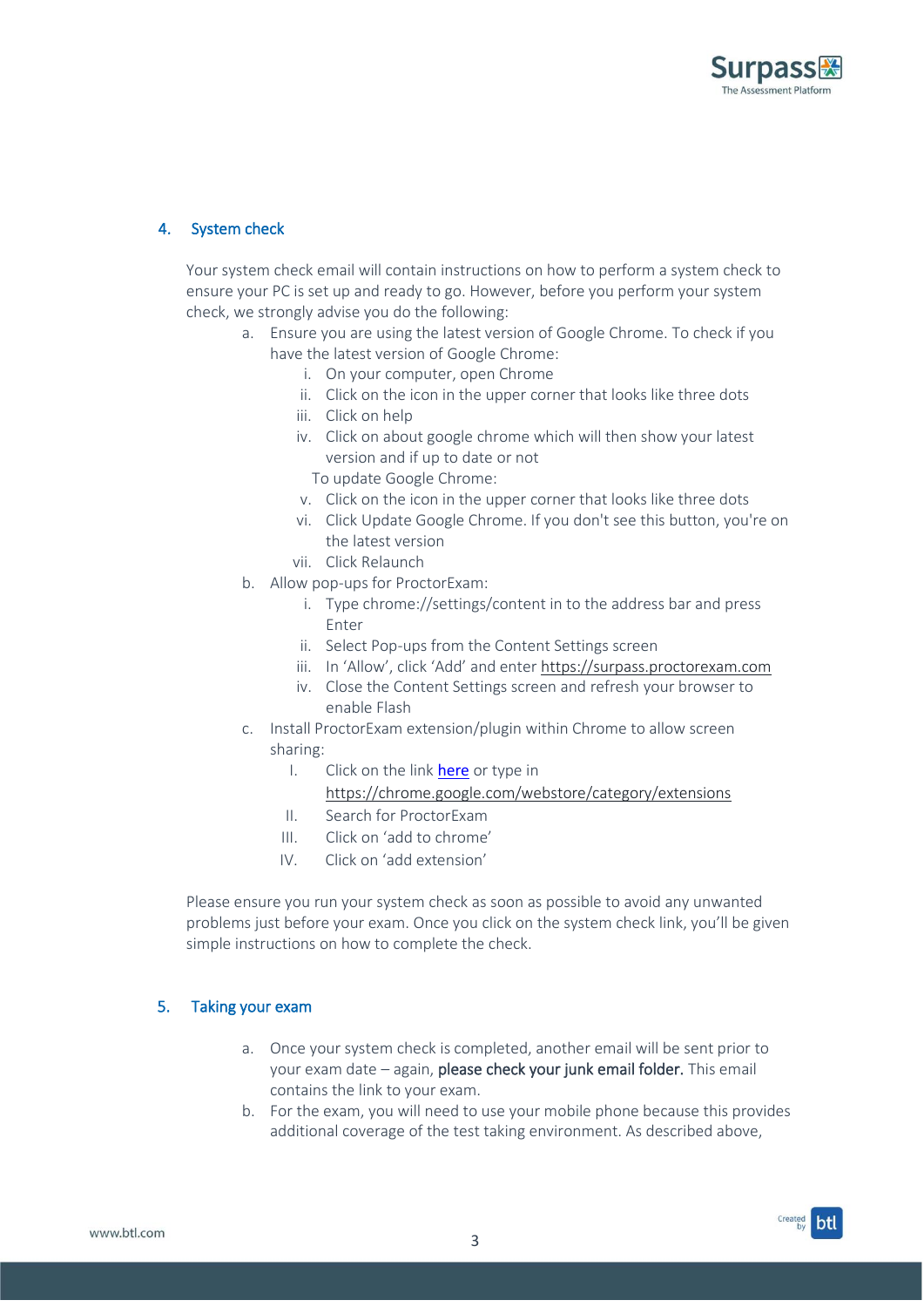

you will need an Apple or Android mobile device with the ProctorExam app installed.

- c. At the time you are due to take your exam, simply click on the exam link in your email, follow the ID, environment instructions and read in full the 'Instructions for Candidates' then launch your exam.
- d. When you are in the instance of Surpass you will need to enable flash in the Chrome browser. You will require Adobe Flash Player 18 to 28.0.0.161:
	- I. You will be presented with the following on screen 'This page requires flash, select here to enable flash content'
	- II. Click on here
	- III. Click on 'Allow' which will then appear in the top left of the screen
- e. Once you've completed the exam, please ensure you click on 'Finish' in Surpass, and then click on 'Finish Exam' in ProctorExam.

#### 6. Support during your exam

a. During your system check and on exam day, if you encounter any technical difficulties, you will be able to access online chat support. You will find this in the bottom right hand corner of your screen.



## 7. At the end of your exam

Once you have completed your exam in Surpass, to fully close the ProctorExam environment please click on the 'finish exam' button in the top right of the screen as shown below. This will ensure this does not continue to run should you pull down your laptop screen to close it.



#### ProctorExam Chrome Extension

The ProctorExam Chrome extension will remain installed in your Chrome browser at the top right-hand side indicated by an icon as shown here

In order to remove this once your exam has been completed, right click on the icon and then click on 'remove from chrome'. The extension will now be removed.